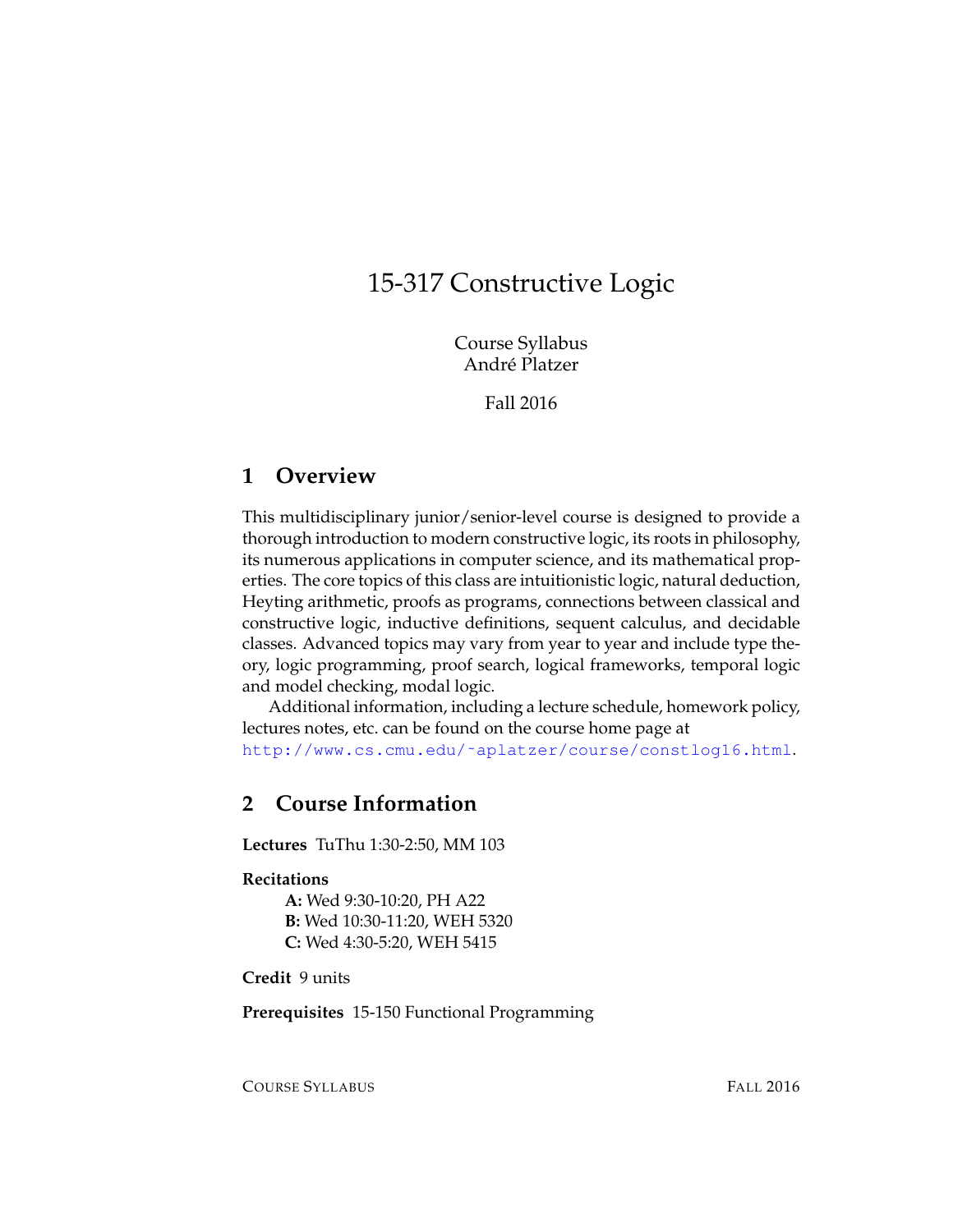**Textbook** There is no textbook, but lecture notes are available from the course web page

**Grading** 40% Homework, 15% Midterm I, 15% Midterm II, 30% Final

**Homework** Weekly, usually Tuesday to Tuesday. 3 late days total.

**Midterm I** Thu 09/29, in class, closed book.

**Midterm II** Thu 11/10, in class, closed book.

**Final** TBD, open book.

**Home** [http://www.cs.cmu.edu/˜aplatzer/course/constlog16.](http://www.cs.cmu.edu/~aplatzer/course/constlog16.html) [html](http://www.cs.cmu.edu/~aplatzer/course/constlog16.html)

**Piazza** discussion board linked from course web page

**Autolab** homework submission web page

### **3 Learning Objectives**

- 1. Understand the working principles of logic
- 2. Understand how the meaning of a proposition comes from its verifications
- 3. Distinguish propositions from judgments
- 4. Use proof rules to conduct formal proofs
- 5. Formalize informal problems into precise logical language
- 6. Justify how proof rules fit to one another in sound and complete ways
- 7. Assess the validity of a formal proof
- 8. Relate constructive logic to computation and constructive proofs to functional programs
- 9. Understand propositions as types and proofs as programs
- 10. Relate induction to recursion and use induction to prove properties in and about logical systems
- 11. Relate deductive proof search to computation in logic programming

COURSE SYLLABUS FALL 2016